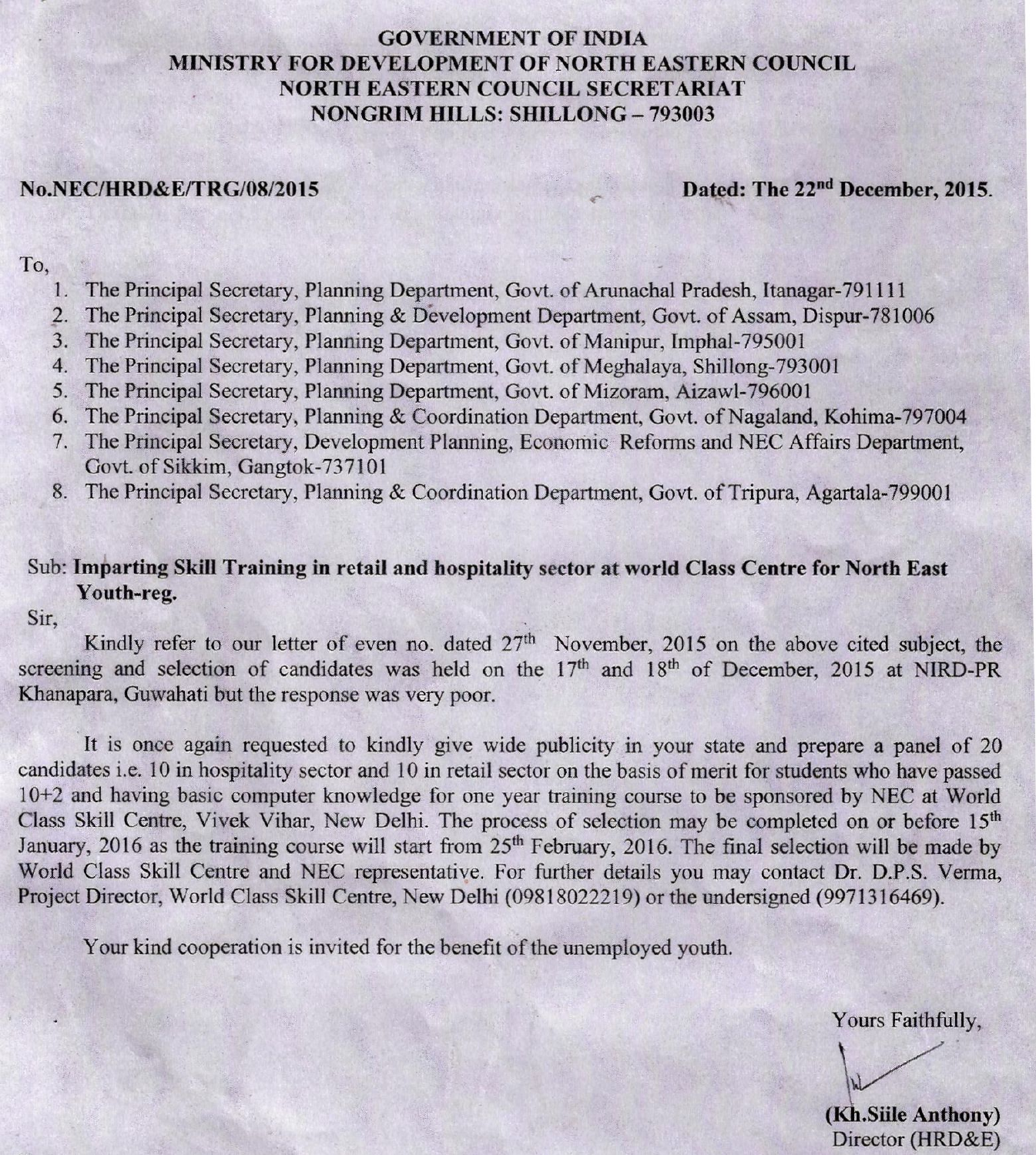North Eastern Council will sponsor one year course on Hospitality sector and Retail Services at World Class Skill Centre, Vivek Vihar, New Delhi for the North Eastern youth. The World Class Skill Centre was established as a Joint Venture by the Government of National Capital Territory, Delhi (NCT) and the Government of Singapore, The Institute have state-ofthe-art facilities with excellent placement record. Interested youth from NER who have completed 10+2 regular course may apply in the prescribed format on or before **15th January, 2016** to The Director (HRD&E), North Eastern Council Secretariat, Government of India, Nongrim Hills, Shillong  $-$  793003 by postal mail or e-mail at  $\frac{dirhrd-nec-meg@nic.in.}{}$  $\frac{dirhrd-nec-meg@nic.in.}{}$  $\frac{dirhrd-nec-meg@nic.in.}{}$  The prescribed format, terms & conditions and detailed information-is available in NEC Website: **[necouneil.gov.in](http://necouneil.gov.in/)**

The screening and selection of the candidate will be done at Guwahati by the representatives of the Institute and representatives of the NE state governments. The date and venue will be intimated in due course.

1. Eligibility: The minimum qualification for admission in Hospitality and Retail course;

(i) Passed  $12<sup>th</sup>$  class under  $10+2$  system of education or its equivalent (regular course) with English as a subject.

(ii) Knowledge of Microsoft office.

Note: The candidate must have passed  $10<sup>th</sup>$  class with English & Mathematics as a subject.

2. Age: Minimum age limit is 17 and maximum age limit is 22 years as on 01.01.2016. The upper age limit will be relaxed by 5 years in case of SC/ST/PH/Girls candidates and 3 years for OBC candidates.

3. Physical Fitness: All the candidates shall be required to submit a Medical Fitness Certificate from a Registered Medical Practitioner at the time of admission.

4. Candidate should have good personality.

5. Duration of the Course: One year from February, 2016.

6. Expected minimum salary after completion of the course is Rs.15,000/-(as intimated by WCSC which is responsible for placement of successful candidates)

## **Contact Details of NIRD:**

North Eastern Regional Centre NIRD Lane, Jawaharnagar Khanapara Guwahati 781022, Assam (INDIA)

PHONE: +91-3612304790 +91-3612304791 FAX: +91-3612302570 EMAIL: [nirdnerc@rediffmail.com](mailto:nirdnerc@rediffmail.com)

### **Contact Details:**

- 1) Dr. D.P.S. Verma, Project Director, World Class Skill Centre, New Delhi Ph- 09818022219
- 2) Kh. Siile Anthony Director (HRD&E) NEC Ph: 09971316469